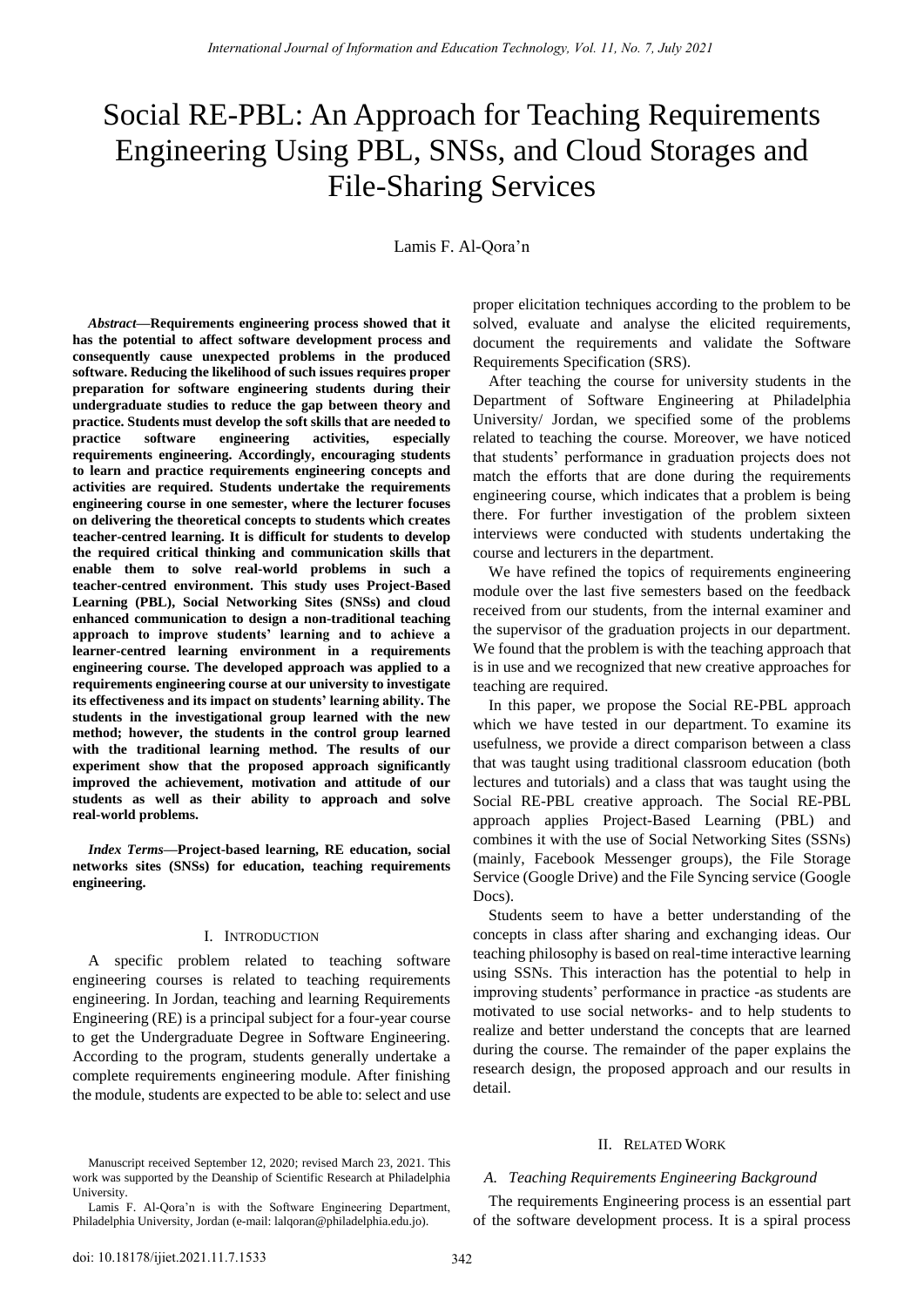that has a set of activities which need to be fulfilled. RE is concerned with real-world goals of software systems, their functions, constraints and the relationship of these factors and their effect on the correct specification of software evolution and behaviour over time [1].

Software development research has found that requirements activities that are undertaken are the leading causes of failures and deficiencies of software systems and deviations or elimination of any of these activities contribute to producing a software product that does not satisfy stakeholders' needs [2].

The lack of skills and knowledge of the software engineers who are responsible for the RE process have a direct impact on such failures and deficiencies [3]. Proper teaching of RE at the university level has a key impact on building the required skills for this occupation [4].

# *B. Project-Based Learning (PBL)*

PBL assumes that students require opportunities to build up knowledge through real-world problem solving where students ask and refine questions, formulate and conduct research, collect, investigate and analyse data to conclude and document results [5]. Furthermore, students develop knowledge and understanding of the concepts while inspecting and investigating a problem by searching different resources and benefiting from their teachers' guidance and instructions [6].

Technical knowledge is crucial for the software development process, however, communication skills, working in a group, assigning tasks and monitoring the work progress as well as taking responsibility for making choices are required skills for the software development process [7]. There are lots of defenders of students' engagement in solving real-world problems that involve real stakeholders through project work [8]-[10].

In this paper we are supporters for such engagement, thus we provide a teaching approach that focuses on interactive social learning through projects that involve direct interaction with real stakeholders instead of simulated stakeholders. Such an approach helps students to develop the required skills and to help them to approach real projects in the future.

# *C. The Use of Social Networks Sites (SNSs), Cloud storages Services and File-Sharing Services in Education*

Social networks are public, internet-accessed, cloud-based, social interaction environments that have the potential to change the way people interact with each other [11]. They are commonly used by users for communication and interaction; however, many researchers believed that they can be used as educational tools which have a positive impact on learning [12]-[14]. For example, Facebook is a social network that is used for educational purposes as an educational tool [15]-[17]. In their study [18] confirmed former results in the literature in regard to the usefulness of Facebook (a Social networking site) for learning; that Facebook provides key approaches for learning and it is useful for effective communication between peers. Moreover, C. Lampe *et al*. [19] investigated how do students perceive using Facebook for classroom-related collaborative activities and found that

using social media tools improved students' self-efficacy and create students who are motivated to communicate with others.

N. Madhav *et al*. [20] stated that using cloud enhanced communication amongst peers and lecturer has the potential to help with their project and assignment submissions. Furthermore, Y. Huang [21] studied the intention of students to use Google Docs and Google Slides as collaborative learning tools and found it to be positive.

L. Qin *et al*. [22] examined the efficiency of using Google Drive and its relationship with the performance of team members', they identified that computer self-efficacy and the quality of teamwork have a key effect on the application of cloud-based collaboration services amongst team members.

This study makes use of Social Networks (Facebook Messenger groups), File Storage Service (Google Drive) and the File Syncing Service (Google Docs) to develop an approach to teaching RE.

# III. RESEARCH DESIGN

For this study we built a 4-phase research method; Phase 1: study the need for a new approach to focus on solving real-world problems in the learning environment for undergraduate students at the department of software engineering, Philadelphia University, Phase 2: develop and test the Social RE-PBL approach emphasizing on cognitive-communication skills in the learning environment for undergraduate students at the department of software engineering, Philadelphia University, Phase 3: examine the use of Social RE-PBL approach in the learning environment for undergraduate students at the Department of Software Engineering, Philadelphia University, and Phase 4: evaluate the Social RE-PBL in the learning environment for undergraduate students at Department of Software Engineering, Philadelphia University.

In Phase 1, we have investigated the need for an interactive approach that focuses on cognitive-communication skills in the learning environment for undergraduate students at the department of SE, Philadelphia University. To accomplish our investigation, we have conducted eleven interviews with students who finished the course with the traditional teaching method. We tried to identify the needs from the target learners and to find out the difficulties they have faced in understanding the basic concepts of requirements engineering. Four students from this group have already graduated and are working in different companies. The other seven students have finished the course and they are undertaken the next course in their study plan which is "Software Architecture" module. Then, we conducted four interviews with four lecturers (one of them is the supervisor for graduation projects) to find the challenges, problems and to know the opportunities. Our solution is based on the analysis of students', lecturers and stakeholders needs. Moreover, one interview was conducted with a Senior Manager in Software Development.

After analysing the content of our interviews, we could organize the information into challenges and opportunities. Details of the themes are described in Table I.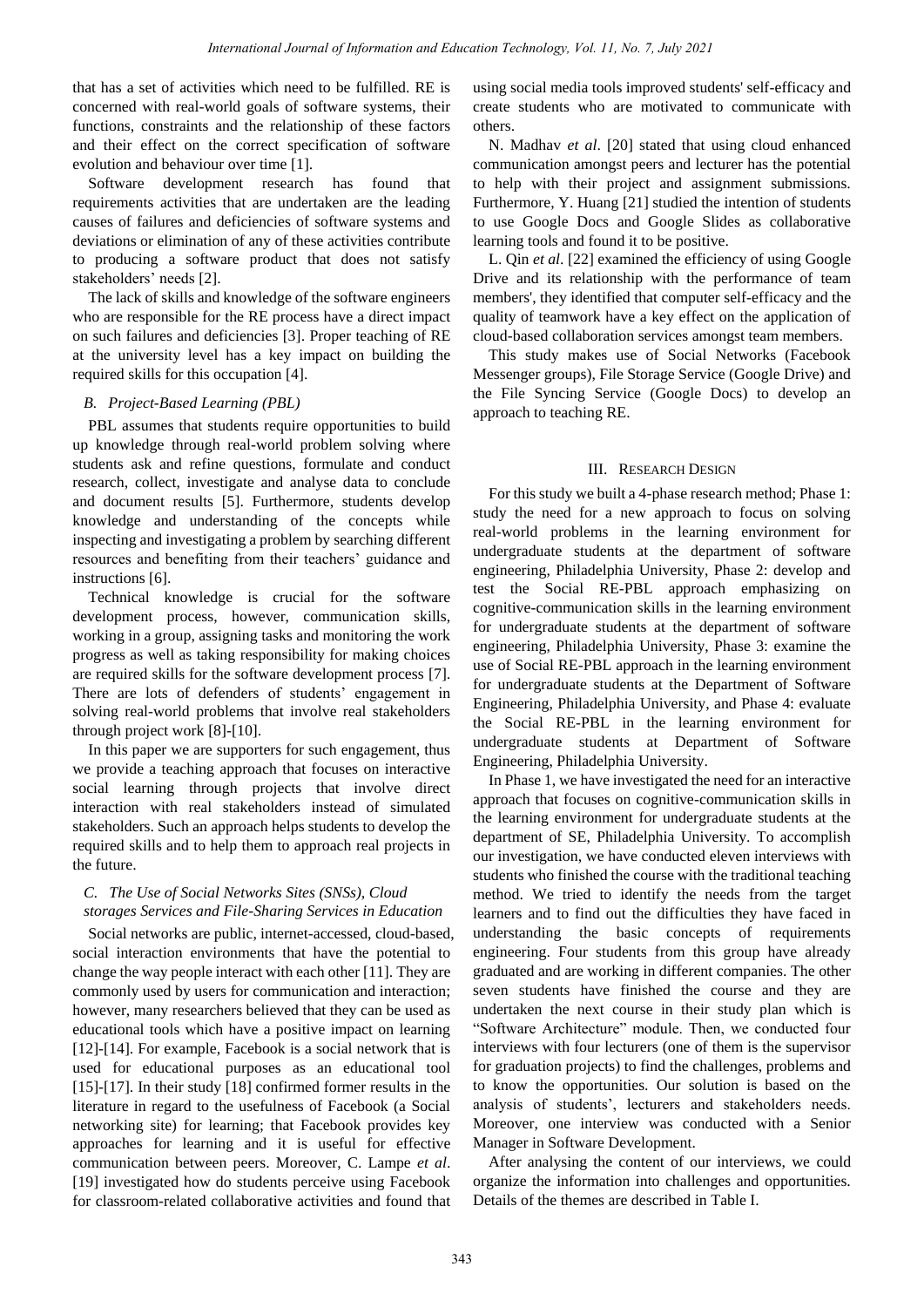|  |  |  | TABLE I: ANALYSIS OF THE INTERVIEWS |
|--|--|--|-------------------------------------|
|--|--|--|-------------------------------------|

|                                                                       | <b>Problems</b> and<br><b>Challenges</b>                                                                                                                                                       | Opportunities                                                                                                                                                                                         |  |
|-----------------------------------------------------------------------|------------------------------------------------------------------------------------------------------------------------------------------------------------------------------------------------|-------------------------------------------------------------------------------------------------------------------------------------------------------------------------------------------------------|--|
| <b>Graduated</b><br><b>Students</b><br>Working in<br><b>Companies</b> | of<br>A<br>way<br>communication and a<br>language that can be<br>understood<br>by<br>all<br>parties.<br>Distressed<br>start<br>because this is the first<br>real –world project                | Application<br>of<br>knowledge<br>via<br>real<br>projects<br>Training and practice in<br>real-working<br>a<br>environment                                                                             |  |
| <b>Lecturers</b>                                                      | There is no enough<br>time to give students<br>opportunity to<br>the<br>practice what they are<br>learning<br>Dealing with real<br>stakeholders<br>is<br>difficult because<br>οf<br>their time | Training and practice in<br>real-working<br>a<br>environment<br>Engagement<br>οf<br>students in real-world<br>problems<br>and<br>collaboration between<br>learners, educators, and<br>stakeholders.   |  |
|                                                                       |                                                                                                                                                                                                | Sharing the<br>elicited<br>requirements<br>with<br>stakeholders<br>and<br>educators at the same<br>time (distributing the<br>requirements<br>to<br>educators<br>and<br>to<br>different stakeholders). |  |
| <b>Senior</b><br><b>Manager</b> in<br><b>Software</b><br>Development  | Lack of confidence<br>approaching<br>when<br>their first real-world<br>project.<br>Lack<br>of<br>communication<br>skills<br>with<br>problems<br>and<br>understanding<br>stakeholders' needs.   | Engagement<br>of<br>students in real-world<br>problems<br>and<br>collaboration between<br>learners, educators, and<br>stakeholders.                                                                   |  |

In phase 2 a Social RE-PBL approach was designed and reviewed many times, Fig. 1 depicts the approach. To address all the challenges and to invest the opportunities we established the Social RE-PBL framework as shown in Fig. 2. Interactive learning can be achieved through collaborative working groups and learning from reflection on students' learning experiences.

As shown above, Students are expected to practice the activities of the RE process during the semester. Traditional lectures are delivered to students who start building up their groups from the first week in the semester and who have to prepare their projects" proposals which have to be shared through a Facebook Messenger group (which is created for the purpose of communication between registered students and the lecturer) and have to be approved by the lecturer.

S**t**udents have to apply the RE process that they learn in class on their projects and have to share their artifacts on Google Drive with both stakeholders and lecturer who give their feedback and comments and, in most cases, introduce some modifications. Students' work has to be supervised by the lecturer through the sharing services to make sure that students are not left and that they are working toward achieving their specified goals.

The following (Table II) are the deliverables that are expected to be submitted by each group and the deadline for the submission through the semester.

In Phase 3, the model was applied and examined. Students were asked to make groups for conducting a real-world project for each group. Students in each group are asked to share their ideas through the Facebook Messenger group, and they were asked to apply each step that is explained in the class to their project which must include direct interaction with stakeholders. As mentioned previously, students were asked to share their artefacts on Google Drive with stakeholders and with the lecturer to receive the lecturers" and stakeholders" feedback, comments and modifications.

Students' work was supervised by the lecturer through the sharing services who make sure that students are not left. In addition to monitoring the groups, the lecturer was responsible for monitoring the team meetings.

| <b>TABLE II: PROJECT DELIVERABLES</b> |                 |                       |                     |  |  |  |
|---------------------------------------|-----------------|-----------------------|---------------------|--|--|--|
| <b>Deliverables</b>                   | <b>Deadline</b> | Scope                 | <b>Shared with</b>  |  |  |  |
| Project                               | End of          | Team                  | Lecturer            |  |  |  |
| proposal                              | week 1          |                       |                     |  |  |  |
| <b>Elicited</b>                       | End of          | Individual            | Lecturer and        |  |  |  |
| <b>Requirements</b>                   | week 6          |                       | <b>Stakeholders</b> |  |  |  |
| <b>Evaluated</b>                      | End of          | Consistency<br>and    | Lecturer            |  |  |  |
| <b>Requirements</b>                   | week 9          | risk Analysis<br>are  |                     |  |  |  |
|                                       |                 | supervised by<br>the  | Lecturer            |  |  |  |
|                                       |                 | lecturer              |                     |  |  |  |
|                                       |                 | (Collaborative team   |                     |  |  |  |
|                                       |                 | work)                 |                     |  |  |  |
|                                       |                 | Prioritisation<br>and |                     |  |  |  |
|                                       |                 | Comparison            |                     |  |  |  |
|                                       |                 | between               |                     |  |  |  |
|                                       |                 | <b>Alternatives</b>   |                     |  |  |  |
|                                       |                 | (team<br>and          |                     |  |  |  |
|                                       |                 | stakeholders)         |                     |  |  |  |
| <b>Draft SRS</b>                      | End of          | (Work is shared on    | Lecturer and        |  |  |  |
|                                       | week 13         | Google Docs-team)     | <b>Stakeholders</b> |  |  |  |
| <b>Validation</b>                     | End of          | Team work             | Lecturer and        |  |  |  |
|                                       | week 15         |                       | stakeholders        |  |  |  |
| <b>Final SRS</b>                      | Beginning       | Team                  | Lecturer and        |  |  |  |
|                                       | of week 16      |                       | stakeholders        |  |  |  |

Students' work was then assessed where student's marks were given on the individual assignments (20%) and team deliverables (80%). Deliverables, as demonstrated in Table II, included elicitation documents such as interviews transcripts,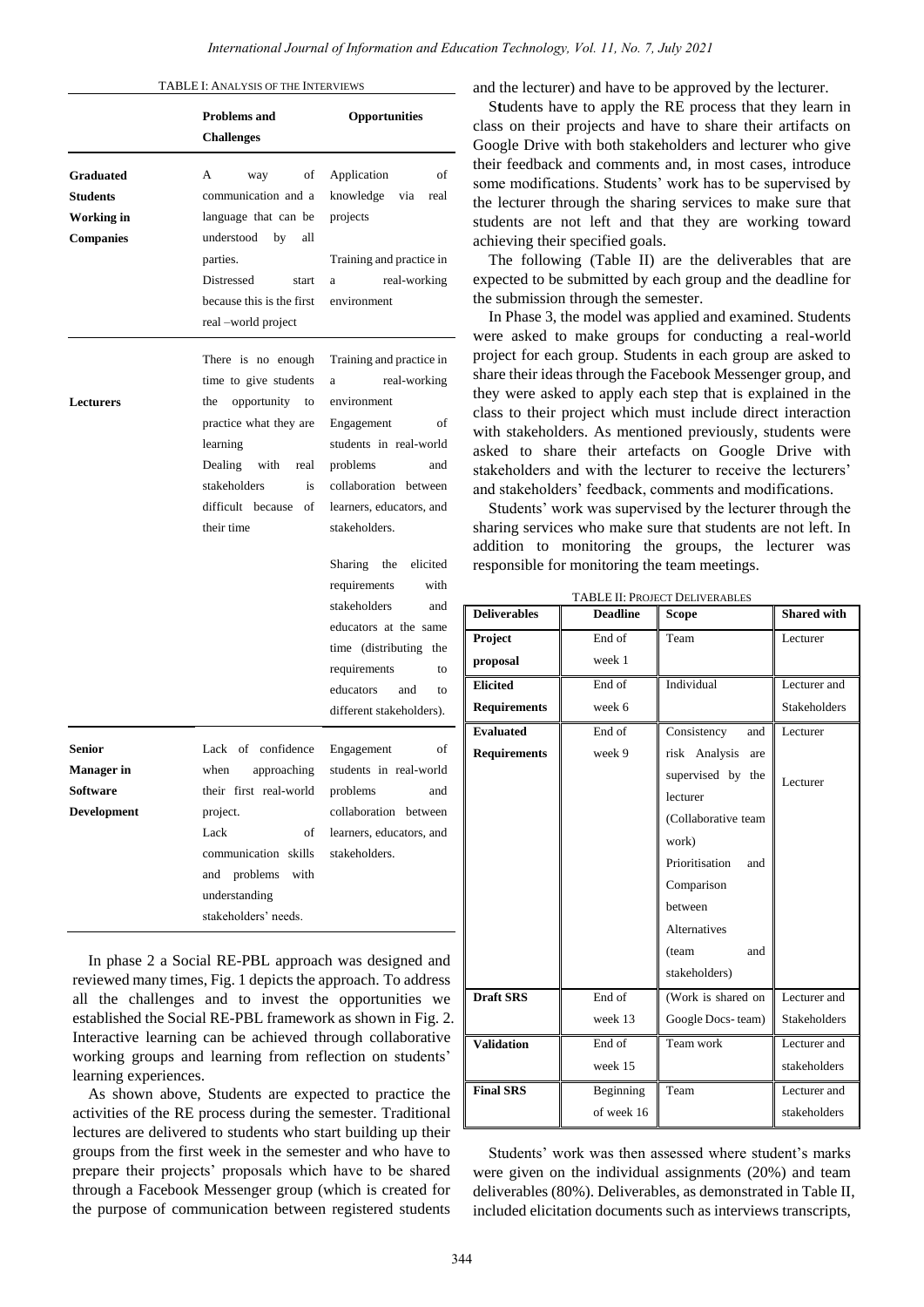prioritisation of requirements and SRS. Marks were also given on both group and individual presentations. Team members may contribute differently, so each team member was asked to rate their colleagues' work and to give a percentage that represents each student"s contribution to the team effort. Moreover, when submitting deliverables students were asked to submit the contribution percentage for each member and a reflection report to help in the assessment process.

Thus, the approach is based on developing proper assessment tasks as well as creating appropriate assessment methods and tools. Then students' results are implemented and analysed. Finally, students" final marks are calculated from the previous assessments.

In phase 4, the approach was evaluated by the lecturer and a questionnaire was distributed to students for evaluation purposes. Details on the evaluation process come in the next section.



Fig. 1. Social RE-PBL approach.



# IV. EVALUATION OF SOCIAL RE-PBL APPROACH

#### *A. Evaluation of Students' Results*

The aim of this study is to collect information that would

help us to assess and improve the requirements engineering teaching process. At the same time, the study targeted assessing the relationship between improving the requirements engineering teaching process and students' performance. Therefore, students' Grades and assessment results are analyzed. Lecturers are most likely to rely on students' grades in exams and other assessments to measure whether the completed course met its proposed objectives and learning outcomes. Moreover, students' demonstration of competency in learning outcomes and their feedback on the course can be used to judge the success of the course.

The effectiveness of the approach that is proposed to achieve such improvement is tested on the requirements engineering course, where two groups of students were selected:

- 1) The control group which has 18 students (Group A): The 2017 intake students who took the requirements engineering course in September 2018 (learned with the traditional learning method).
- 2) Investigational group which has 16 students (Group B): The 2018 intake students who took the requirements engineering course in September 2019 (learned with the new approach).

Students in Group B achieved better results and their marks were away better than students in Group A. They also showed a better understanding of the concepts and demonstrated the ability to work in a team and to be an effective team member. When compared to the students in Group A, students in Group B developed better communication skills through experiencing real projects and through enhanced students' engagement levels.

Students in the investigational group also showed that they can keep learning from the project through guided reflections. This could be beneficial for lecturers as well where they can pick up and assess students" accomplishments and projects from students' e-portfolios.

Moreover, the proposed approach proved that it could provide a strategy that helps students to achieve long-term archiving of their work. The primary role is that they also can use those artefacts for supporting and connecting the learning across courses by using such artefacts to complete their projects in other modules such as the Software Architecture module.

#### *B. Evaluation Using Five-Point Likert Scaling*

Students in the two groups received a feedback survey to know their thoughts about the Social RE-PBL approach. Each item in the survey was quantified by a Likert-scale of 1 to  $5$  (1 = Very Poor [VP], 2 = Poor [P], 3 = Fair [F], 4 = Good [G], 5 = Excellent [E]). Simply, we can use Likert scaling to measure students" attitude toward engineering and technology [23]. This method is accepted because constructing and modifying this kind of scaling is easy and it has proved good reliability through collecting and analyzing an extensive quantity of data with less effort and time [24]. The results in Fig. 3 below showed that after teaching with traditional approach students showed poor understanding of the terms and concepts as well as of the RE activities where 78% (14 out of 18) evaluated their understanding of the concepts, terms and activities as poor. On the other hand,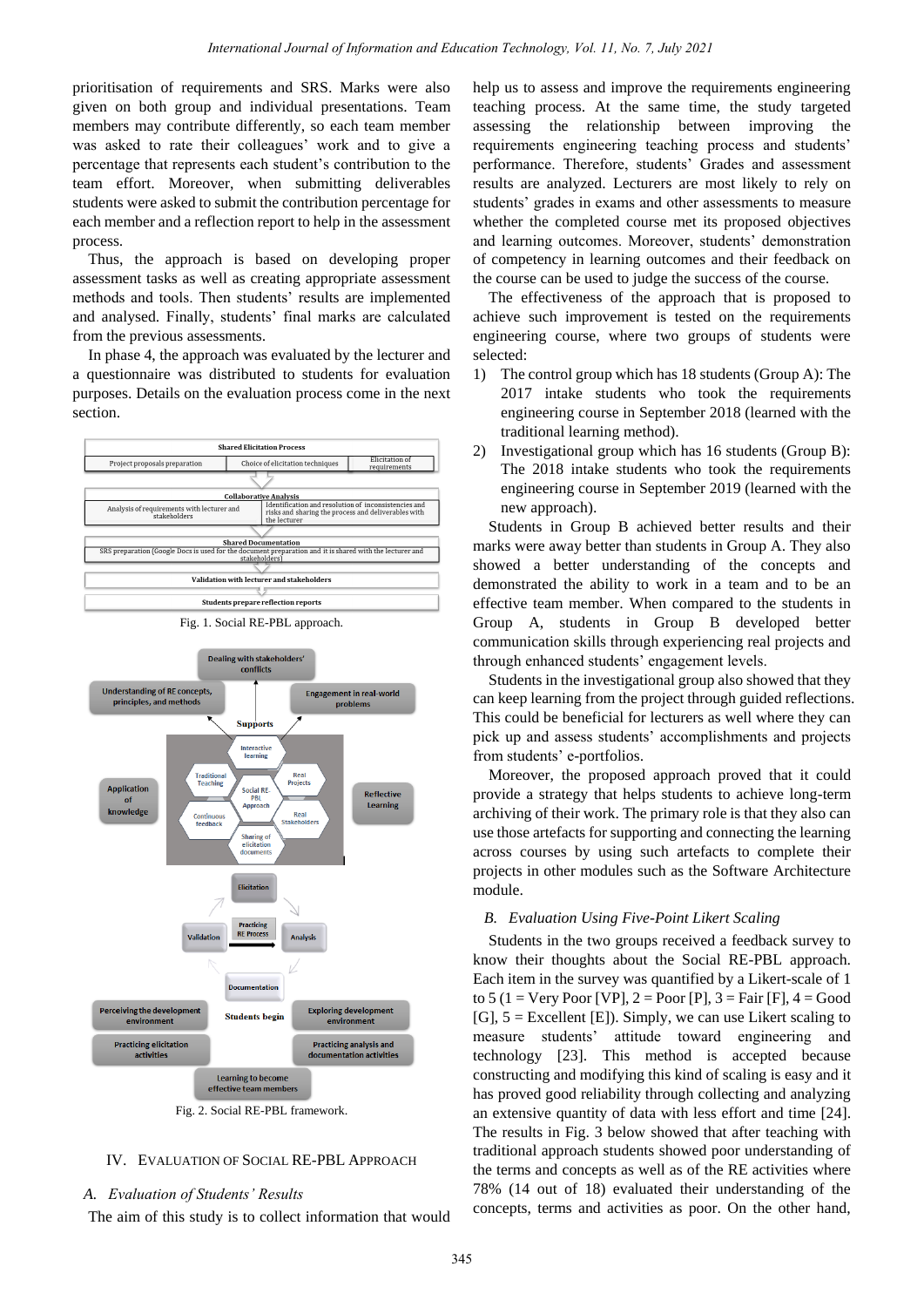students who were taught using Social RE-PBL showed better understanding where 88% (14 out of 16) of students in Group B answered that they have excellent understanding of the concepts, terms and activities. This demonstrated the ability of Social RE-PBL to improve students' understanding.



Fig. 3. Five-point Likert scaling results.

#### V. LIMITATIONS

#### *A. Limitations of the Study*

The first limitation of our research is that the sample size could be bigger so that we can get more trusted results. Students' evaluation of the used approach maybe subjective and could be affected by their results in the course. Therefore, we distributed the survey to students before seeing their final grades.

#### *B. Limitations of the Social RE-PBL*

Lecturers showed negative impression toward the effort and the use of the tools that are required for the assessment process. Moreover, they had concerns regarding to the frequency with which assessment data are shared. Here, we specified the need for sharing our research results with the lecturers in the department to show its effectiveness. Moreover, we considered studying the factors that can contribute positively to the adoption of such teaching and learning methodologies by lecturers.

On the other hand, students who learned using Social RE-PBL complained from the amount of work and the number of hours that they have to spend each week. Also, students considered addressing the amendments of both educators and stakeholders as the biggest challenge that they have faced.

Taking everything into account, we can say that our limitations are acceptable especially because we tried to minimize them as possible.

#### VI. CONCLUSION AND FUTURE WORK

To conclude, experiencing Social RE-PBL helped us to prove and validate its power and ability to support students' learning where students took exceptional responsibility and seem to have a better understanding of the concepts in class after sharing and exchanging ideas. Our teaching philosophy is based on real-time interactive learning using social networks. This interaction has the potential to help in improving students' performance in practice as students are motivated to use social networks. Moreover, we found out that the described approach has the potential to strengthen the relationship between the learners, educators and stakeholder, where the involvement of members from multi disciplines inspires, encourages, enhances students' learning and helps to create students who are motivated to achieve their targets. Also, such integration between SNSs and PBL creates opportunities for developing creative experiences in requirements engineering education. Therefore, Social RE-PBL helped students to realize and better understand the concepts that are learned during the course.

Students talked about their concerns and worries because of what they think and of what they know from their colleagues who graduated about moving from studying to working environment. They also expressed their feeling regarding presenting their work and with regard to dealing with real stakeholders. They disbelieved that they can develop solutions that meet stakeholders' needs and views. Our results demonstrated the efficiency of Social RE-PBL in reducing this gap between study and practice where students gain real-world experience and deal with real stakeholders. In future, Social RE-PBL can be applied to another module with a bigger number of students to examine its efficiency in reducing this gap between study and practice.

#### CONFLICT OF INTEREST

The author declares no conflict of interest.

#### AUTHOR CONTRIBUTIONS

The author confirms sole responsibility for the following: study conception and design, data collection, analysis and interpretation of results, manuscript preparation, and final approval of the version to be published.

#### ACKNOWLEDGMENT

Our work was made possible by the "Software Requirements Engineering: Modeling, Validation & Verification, and Evolution" project at Philadelphia University. Special thanks to colleagues in the project and to Professor Said Ghoul– the leader of the project-. We also thank stakeholders and industrial users who helped in the requirements engineering exercises and for providing helpful comments on the collected requirements.

#### **REFERENCES**

- [1] P. Zave, "Classification of research efforts in requirements engineering," *ACM Computing Surveys*, vol. 29, no. 4, pp. 315-321, December 1997.
- [2] I. Sommerville and J. Ransom, "An empirical study of industrial requirements engineering process assessment and improvement," *ACM Transactions on Software Engineering and Methodology*, vol. 14, no. 1, pp. 85-117, Jan 2005.
- [3] O. Minor and J. Armarego, "Requirements engineering: A close look at industry needs and model curricula," in *Proc. the 9th Australian Workshop on Requirements Engineering*, 2004, pp. 9.1-9.10.
- [4] S. Ouhbi, A. Idri, J. L. Fernández-Alemán, and A. Toval, "Requirements engineering education: a systematic mapping study," *Requirements Engineering*, vol. 20, no. 2, pp. 119-138, 2013
- [5] P. Blumenfeld, B. J. Fishman, J. Krajcik, R. W. Marx, and E. Soloway, "Creating usable innovations in systemic reform: Scaling up technology-embedded project-based science in urban schools," *Educational Psychologist*, vol. 35, no. 3, pp. 149-164, 2000.
- [6] W. J. Stepien and S. L. Pyke, "Designing problem-based learning units," *Journal for the Education of the Gifted*, vol. 20, no. 4, pp. 380-400, June 1997.